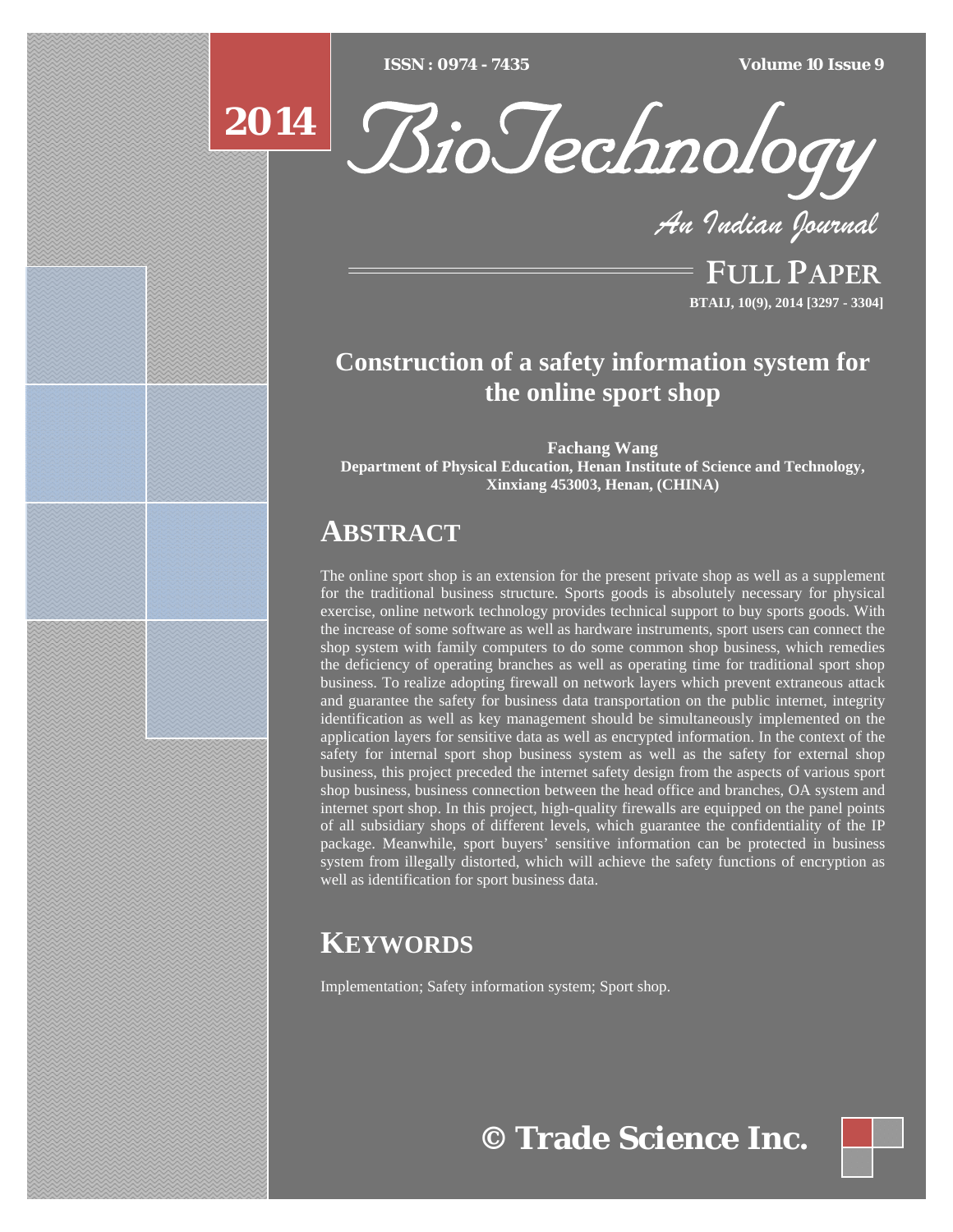#### **INTRODUCTION**

 Regardless of many advantages in the internet sport shop for shops as well as users and under this situation, the promotion of internet sport shop will encounter tremendous risks, and the security of internet shop should be enhanced immediately. According to the analysis of common reports, criminals mostly use the Trojan virus to filch users' information, for example hackers firstly transfuse the Trojan program into users' computer system, and the monitoring system remains in the target computers can intercept and monitor the system as well as the internet shop password window when users are surfing the internet<sup>[1,2]</sup>. In other words, when users are inputting the ID number or password in the internet shop system, the computer will automatically deliver the code of relevant information to the hackers, which can be reversely read as well as decoded, and in this way money is carried away by the hackers. With the large-scale popularization of the internet, each shop has been progressively developing its own internet shop system. The promotion of internet shop operation has critical significance of reducing cost as well as increasing efficiency and simultaneously brings about safety threats, which tremendously confines the further generalization of internet sport shop operation. In recent years, many cases of internet sport shop defrauds have been reported. Criminals filch users' ID number as well as password to steal or falsely use large quantity of money**[3]**.

 Information network technology application is increasingly popular and wide. through the Internet, application fields transfer gradually from the traditional small business system to large key business system; typical party and government departments such as information systems, and financial service system, the enterprise business system, etc. In a word, the open, free, and internationalized development of the Internet in government agencies, enterprises and institutions has brought the revolutionary reform and opening up, so that they can use the Internet to improve work efficiency and market reaction ability, and accordingly become more competitive<sup>[4]</sup>. Through the Internet, they can retrieve the important data from other places, and at the same time, face the problem that the open Internet may bring new challenges and new risks for data safety. Based on this kind of situation, considering the complexity of the application system, to establish the system of network security and comprehensive solution is imminent. Network security has become an important problem affecting network performance<sup>[5,6]</sup>, and the Internet is open, international and free in increasing the application degree of freedom at the same time. The security puts forward higher request, this mainly displaying in: the open network leads to the fact that the network technology is fully open, and any one person or group could get in, so the network may face various destruction and attack; the network attack not only come from the local network users, but also from the Internet or machines; liberty means the network users' free use and does not provide any technical constraints, so the users can have free access to the network, to use and distribute various types of information freely**[6]**.

#### **ANALYSIS OF THE HIDDEN DANGERS OF SPORT SHOPS ON THE NET**

 The net system's main problem is that the users' security is too dependent on the quality of the users themselves. For those whose safety awareness is poor, their password is easy to be stolen, so the "trust users" safe mode design is not reasonable**[7]**. If the users' computer installs Trojans, their actions are likely to be monitored and stolen. The safe net system should be designed as such: suppose net administrator is hackers, and in the end user computer installation Trojan and can monitor the user's all keyboard mouse operation net silver, the administrator can also for system management and operation, but net administrator is still unable to through the net system to steal the money end users. If you can do this, then the net system is a relatively safe.

 If a computer hackers successful control for "chicken", so when the user use the computer for online shop operation, hackers may monitor to the relevant online shop operation action, and use the Trojans get account password, and by using the users are using the U shield and mobile hardware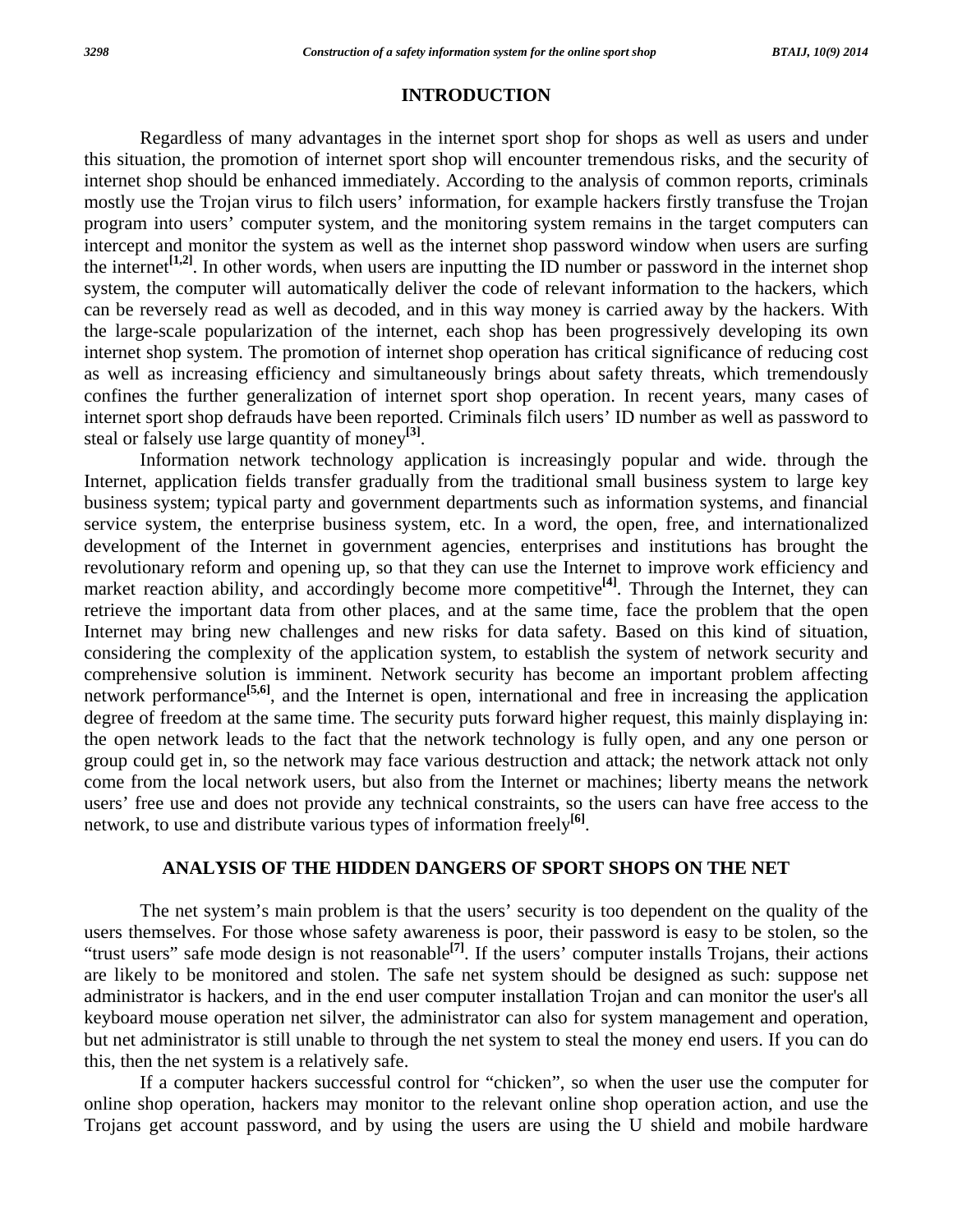number certificate, success will are using online shop transfer**[8]**. This is the premise of possible, first is causes by remote computer control, second it is the users are using U shield for Internet shop transfer, and third is the user didn't use cell phone verification and other services.

 U shield is the function of trading information to encrypt the authentication; the authentication of trading information can meet the accurate and complete, and shall not forge undeniable characteristics. In the actual net operation process, users in the IE browser form trading information, again by IE browser the transaction information to the U shield for the authentication. U shield fully trust the IE browser, even if IE submitted a pen after tamper with the deal**[9]**, Many online shops and the third party trading platform on the butt, this will give hackers steal the user of the shop on the net capital provides in machine. The third party trading platform had been can be use of loopholes, and happen too much money on user stolen case. Because the shop on the net and the third party trading platform are closely related, therefore the safety of third party trading platform for the development of the shop on the net effect also knots allow to ignore. Usages also cannot find so for the authentication. Therefore, if a Trojan virus through some technical means, able to take full control of the IE browser, can to net user's transaction information manipulation, once the user the confirmation, the business is tampered and normal trade, after the authentication, send, and ultimately perform.

 The virus in the monitor to the computer users in online shopping, will take the user's current page jump to hackers special set false payment page. Because of the online shopping but are generally the same home third-party payment platform (such as clap nets of payee is Shenzhen ten cent technology company, taboo's payee is Zhejiang pay treasure network co., LTD., etc.), true and false web pages with only order number and transaction amount of difference, this situation often have careless users click confirm payment, the result that normal shopping money to pay for hackers in the bogus account.



**Figure 1 : Risk management in online sport shop** 

#### **THE PRINCIPLE OF DESIGN AND REALIZATION OF THE SPORT SHOP ON THE NET SECURITY SYSTEM**

 A security defense system is usually to achieve the objective: to prevent outside hacker attacks; To prevent from the inside of the malicious attacks; Network resource access control; Network transmission of real-time monitoring; Strong safety audit mechanism; Event analysis and warning measures, etc. In order to achieve the above purpose, usually by in the network layer on the firewall to prevent foreign attack and guarantee business data in the public network safe transmission, at the same time in the application layer to provide a sensitive data encryption message integrity identification and key management**[10]**. This program will from various business shop, shop head office and branch business links and OA system, the shop on the net all aspects of network security design. Design in the various branch node equipped with high performance firewall to ensure confidentiality of IP packet, and at the same time in the business system to protect the user sensitive information, prevent information is illegal manipulation, realize the business data encryption, identity authentication and so on security function<sup>[12]</sup>. Therefore, in the shop all an export configure the firewall, the head office and branch of the joint network, also configuration firewall, foreign prevent hackers, internally to prevent internal personnel's malicious attack or due to internal personnel caused by the problem of network security.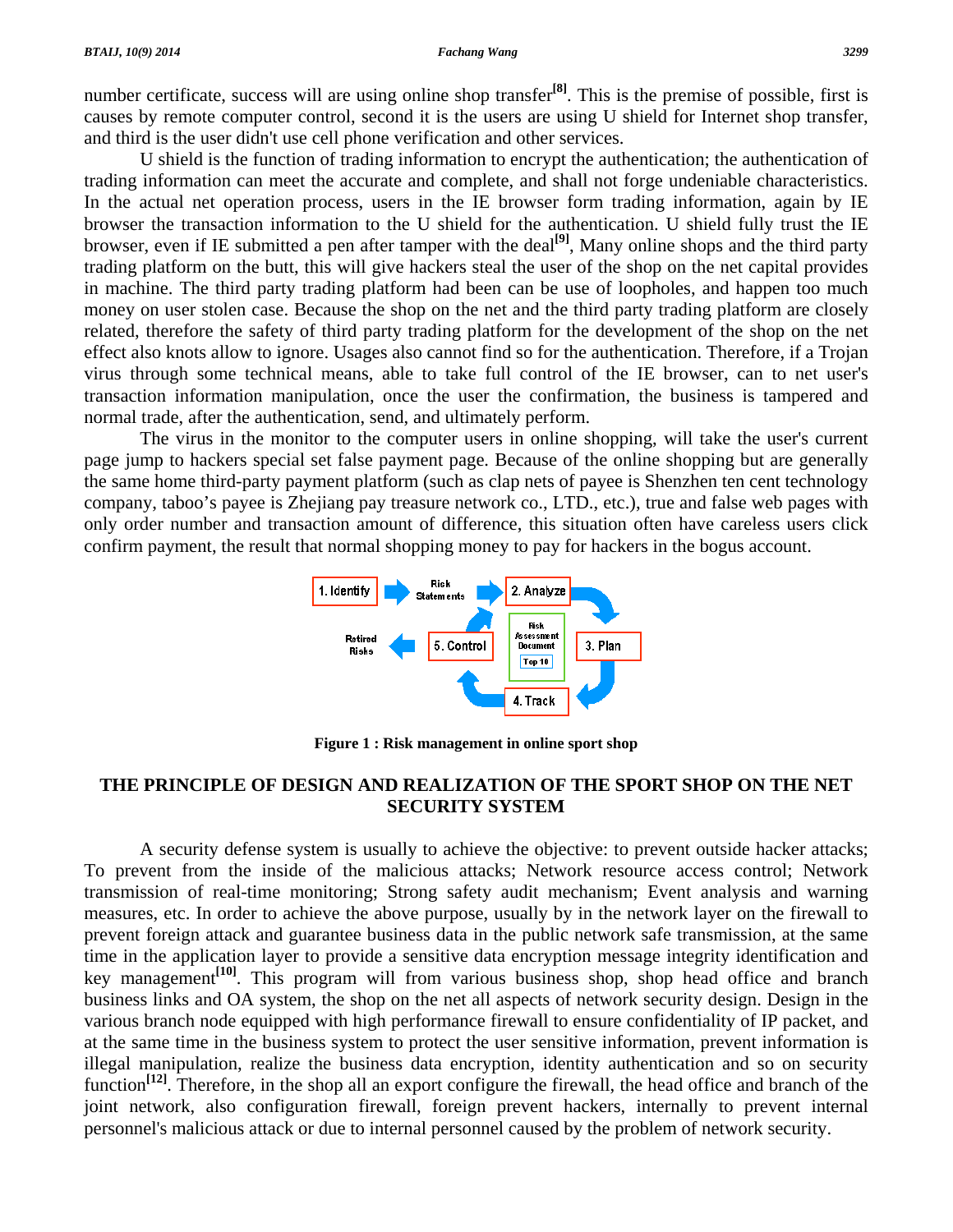

Figure 2 : Perimeter and internal network protection

#### **DESIGN OF SPORT BUSINESS AND OFFICE SYSTEM SAFETY**

In the sport shop business system security design, mainly involves are the shop head office and branch network interconnection and shop internal office operation system. Security measures are:

On the network shop to various applications, including RMB business system, foreign currency business system, internal OA system and a series of business, the business is a link between, to guard against infringement use resources, especially the shop system and office OA system, the operation system is the guarantee of the isolation system security industry an important link. In the shop's internal, each business systems use host IP address is strictly distinguish, to build access control mechanism is the core of the isolation measures provide convenience<sup>[12]</sup>. Points head office, branch and branch between, through the VLAN division, business VLAN and OA VLAN, isolation office network and network, can isolate business VLAN and OA VLAN as needed to realize communication.

In the shop system there are many sensitive data area (such as the shop system host, etc.), these sensitive data area requirements strictly confidential, to access permissions have strict restrictions. But the shop system all the host in the same network system inside, if not controlled, it is easy to cause the network and network within the malicious attacks, so in these data area entrances will be strictly controlled, so in these places configuration firewall, as shown in figure 2 shows. The firewall performs the following control functions: to visit packet filtering, the only allowed verify lawful host packets through the ban all unauthorized host access; to visit the user verification, to prevent illegal user's intrusion. Using network address translation and application agent make data storage area and business front host isolation, business front host does not directly and data storage area to establish the network connection, all of the data access through the firewall application agency completed, to ensure the safety of data storage area<sup>[14]</sup>.



Figure 3 : Sensitive data area protection scheme

#### Data encryption

In the sport shop's wan transmission system, from the head office to branch, the branch to branch, branch to a small local branch and so on, these line most are made by public sector communications company provide, and many users in a system to carry out their business. Because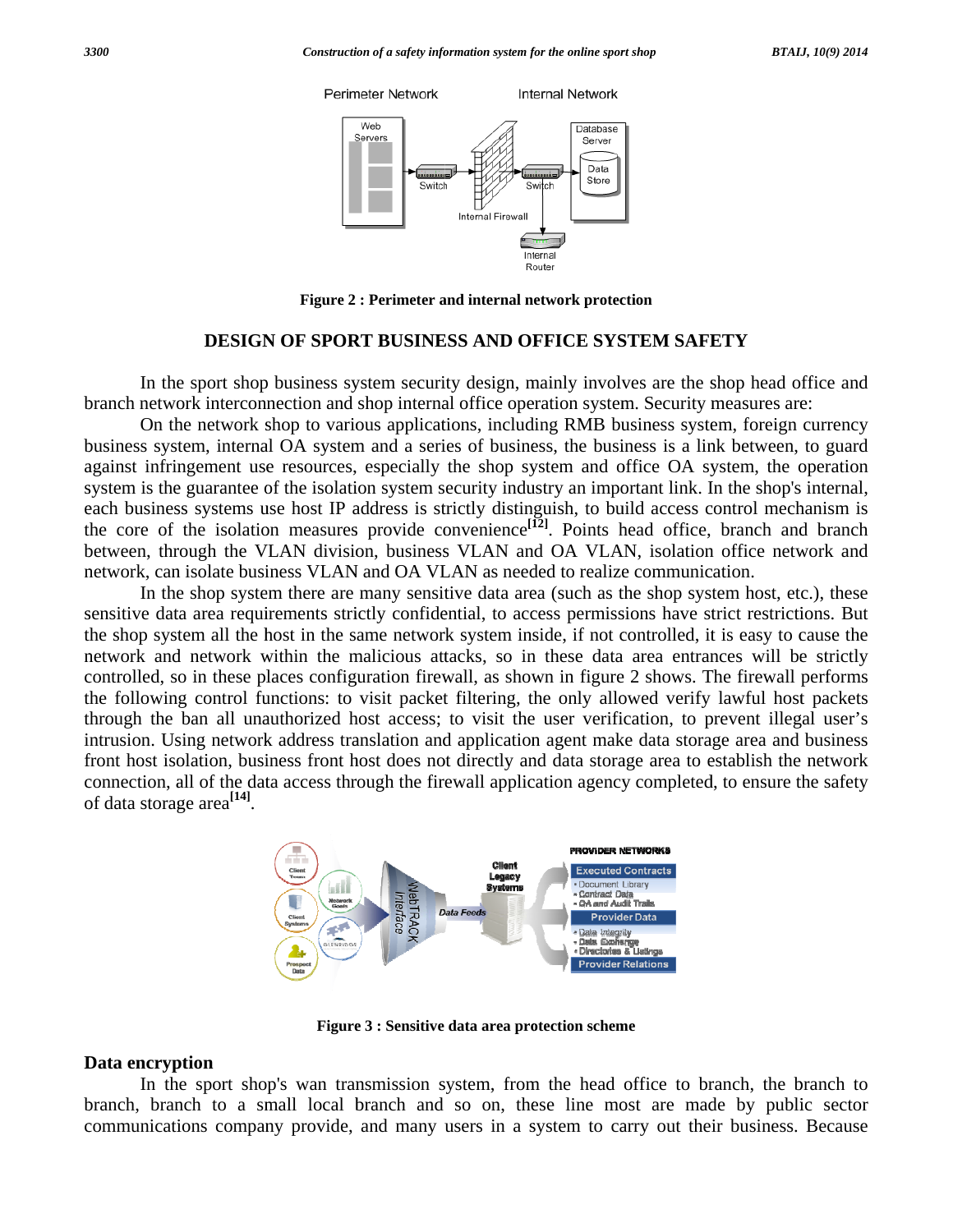#### **Fachang Wang**

these lines at the same time exposed to the public, it is apt to cause the data stolen<sup>[15]</sup>. So for data transmission encryption is a very important link. In this method, the headquarters to each branch, and branch to branch using VPN encryption technology for data encryption. Implement all of the VPN products can realize communication. In the system, and use VPN technology to encrypt data transmission way as shown in figure 4.



**Figure 4 : Data transmission** 

#### **Firewall for protection**

To ensure the security of the network, firewall must protect itself to ensure safety. System power supply, hardware fault and other special situation occurs, will make the firewall system paralysis, and seriously hinder the network communication, so the requirement firewall has redundancy protection measures and enough ability to attack. Here the firewall dual-machine backup plans, as shown in figure  $5:$ 



**Figure 5: Firewall in centralized management** 

### **DESIGN OF ONLINE BUSINESS SAFETY**

In this scheme, we combined with online shop system structure and its facing the problem of network security, adopt the following safety measures: in shop electronic commercial platform and Internet outlet installed Net Screen - 100 firewall; The Net screen - 100 virtual IP technology, electronic commerce server do load balance; In the shop and shop comprehensive e-commerce platform between network installation Net Screen - 100 firewall; Enable Net screen - 100 VPN channel function, using the standard encryption technology to transfer data encryption. In the shop electronic commercial platform and Internet installed Net Screen between 100 -, -, through its based on state detection of packet filter, can effectively will be illegal packet out outside the firewall; Through the NAT (network address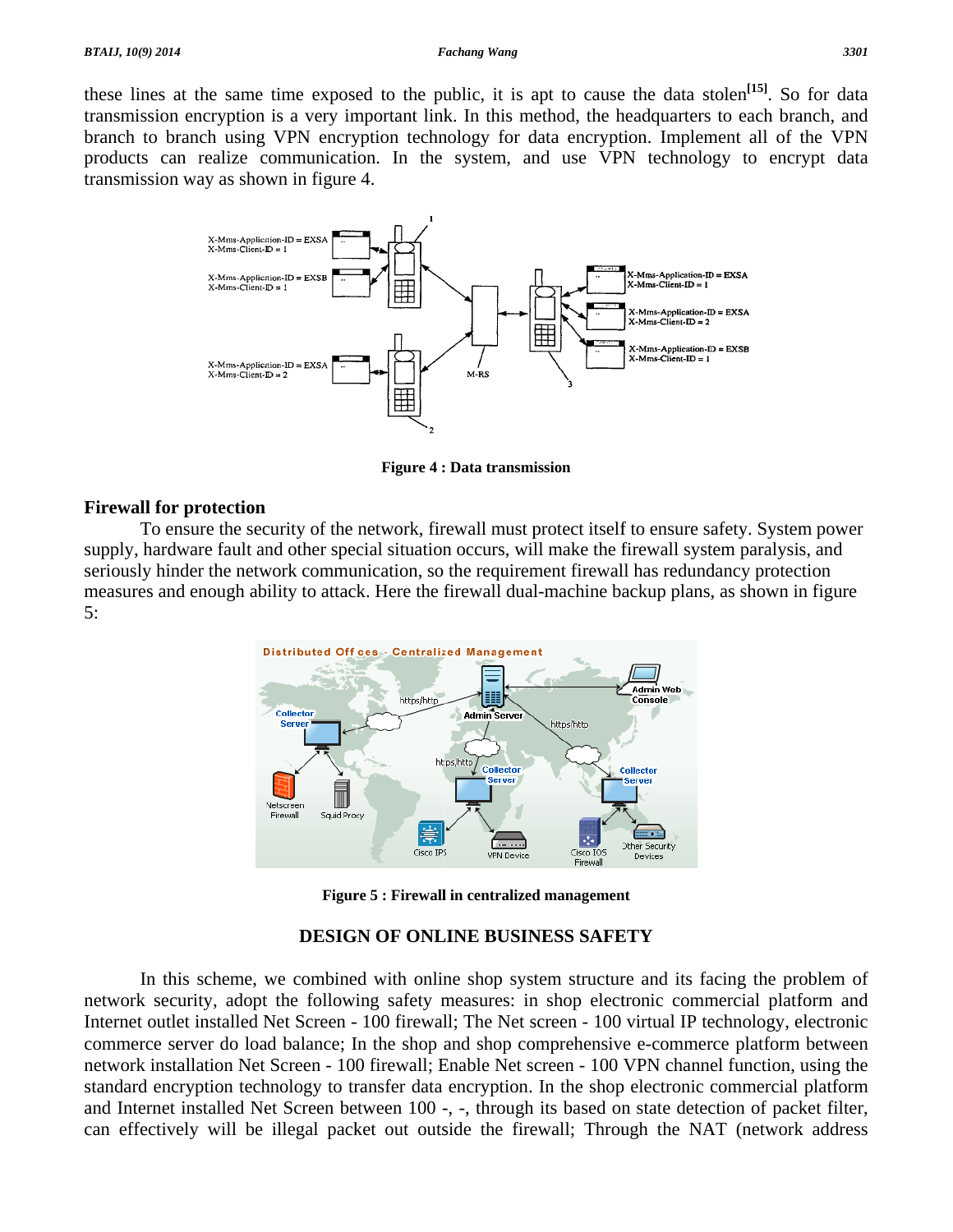translation) will internal server (such as providing e-commerce services server) IP address into external IP address, can effectively prevent hackers from through various means to attack or invasion of internal server, in order to ensure that the electronic commercial platform from invasion, and all the information blockade, and open in hope to provide services**[16]**.

 The following diagram illustrates the six steps of the risk management process: identify, analyze and prioritize, plan and schedule, track and report, control, and learn. It is important to understand that the process of managing each risk goes through all of these steps at least once and often cycles through numerous times. Also, each risk has its own timeline, so multiple risks might be in each step at any point in time.

Risk Management Process Steps

The following is a brief introduction to the six steps of the risk management process.

•Identify - Risk identification allows individuals to identify risks so that the operations staff becomes aware of potential problems. Not only should risk identification be undertaken as early as possible, but it also should be repeated frequently.

•Analyze and prioritize - Risk analysis transforms the estimates or data about specific risks that developed during risk identification into a consistent form that can be used to make decisions around prioritization. Risk prioritization enables operations to commit resources to manage the most important risks.

•Plan and schedule - Risk planning takes the information obtained from risk analysis and uses it to formulate strategies, plans, change requests, and actions. Risk scheduling ensures that these plans are approved and then incorporated into the standard day-to-day processes and infrastructure.

•Track and report - Risk tracking monitors the status of specific risks and the progress in their respective action plans. Risk tracking also includes monitoring the probability, impact, exposure, and other measures of risk for changes that could alter priority or risk plans and ultimately the availability of the service. Risk reporting ensures that the operations staff, service manager, and other stakeholders are aware of the status of top risks and the plans to manage them.

•Control - Risk control is the process of executing risk action plans and their associated status reporting. Risk control also includes initiating change control requests when changes in risk status or risk plans could affect the availability of the service or service level agreement (SLA).

•Learn - Risk learning formalizes the lessons learned and uses tools to capture, categorize, and index that knowledge in a reusable form that can be shared with others.



**Figure 6 : The process of managing risk** 

#### **CONCLUSION**

 The safety system construction of the internet sport shop application system is an extraordinary complicated systematical engineering, it Should not only meet the needs of sports buyers, guarantee the diversity of sports goods, also have to consider the network safety and quick. This requires programming in advance as well as deliberate choice. In most situations, various safety technologies as well as management should be integrated to achieve it. The safety for hardware instruments as well as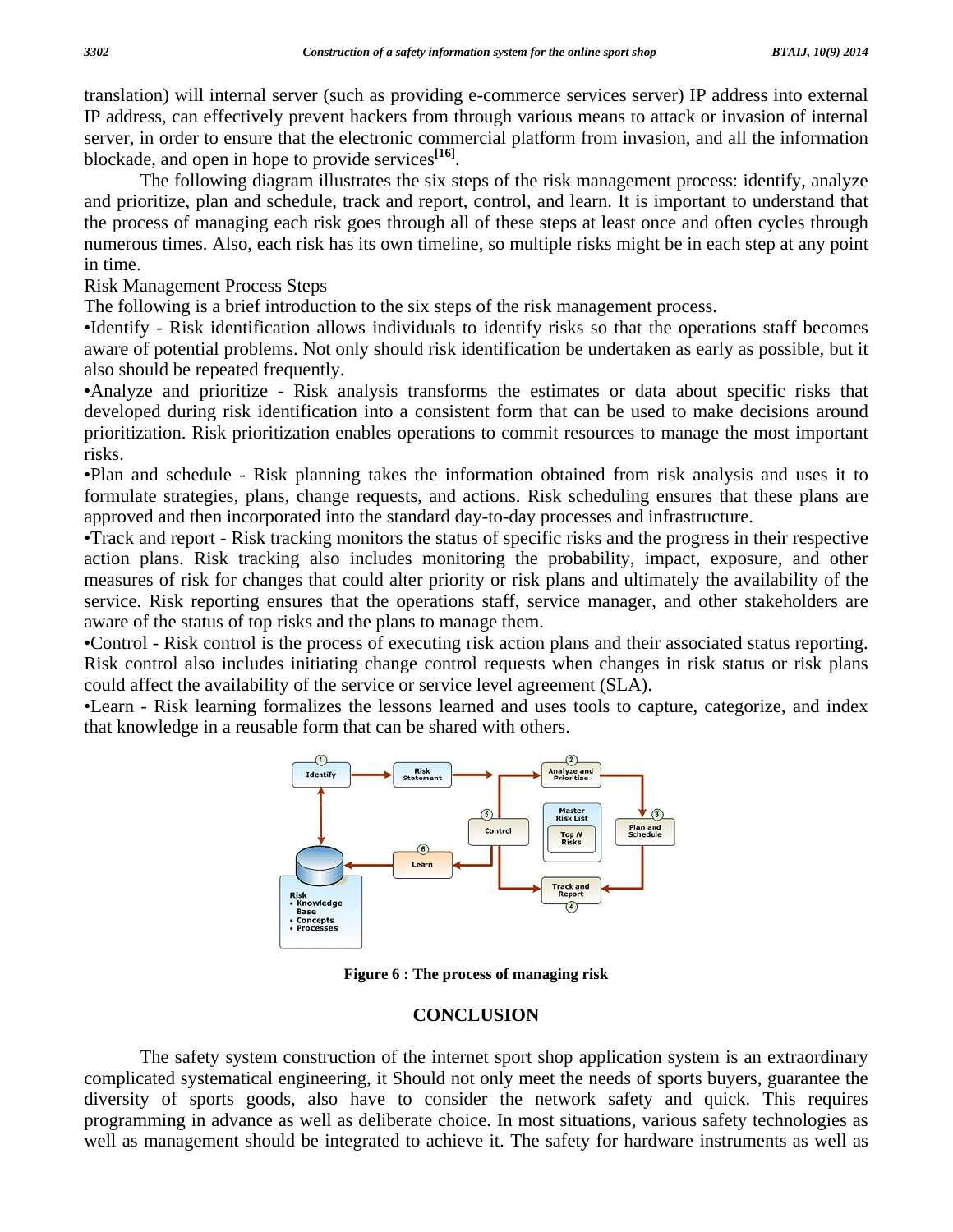system platform can be enhanced or preceded by multiple technologies. In Sports shop online operation process, it need the safety of normal operation of e-commerce, which analyzes its successful example, explore the regularity and safety, operation mode, the processing of all kinds of information, ensure security and confidentiality of the process of data transmission, so as to guarantee the sports goods purchase smoothly. It is reminded that many safety threatens derive from management deficiency as well as cognition for safety threatens, especially the vulnerable safety awareness of the users as well as the management system vulnerability, other means of communication also need to improve. A favorable safety management contributes to enhancing security of the system, which includes finding safety vulnerabilities of the system in time, investigating the safety system, enhancing the education of safety knowledge for users and establishing a complete management institution of the system.

#### **REFERENCES**

- **[1]** Gefen, David, Straub, W.Detmar; The Relative Importance of Perceived Ease of Use in IS Adoption: A Study of E-Commerce Adoption, Journal of the Association for Information Systems, **8(1)**, 1-30 **(2000)**.
- **[2]** D.A.Adams, R.R.Nelson, P.A.Todd; Perceived Usefulness, Ease of Use, And Usage of InformationTechnology: A Replication. MIS Quarterly, **16(2)**, 227-247 **(1992)**.
- **[3]** Horst Lichter; Software Processes in an Agile World, International Journal of Digital Content Technology and its Applications, **6(21)**, 11-15 **(2012)**.
- **[4]** Shulan Gao; Software Design for the System of Book Management in Middle and Small Libraries, AISS: Advances in Information Sciences and Service Sciences, **4(21)**, 217-223 **(2012)**.
- **[5]** Qiaoping Chen; Research for Influence of Physical Education Multimedia Teaching on Sports Motivation of Students, Advances in Information Sciences and Service Sciences, **4(16)**, 14-22 **(2012)**.
- **[6]** Li Shi, Hong-bin Dong, Selecting IT-outsourcing Suppliers based on Combination Weighting Double Base Points Model, International Journal of Digital Content Technology and its Applications, **6(16)**, 112-119 **(2012)**.
- **[7]** Xinbo Sun, Neng Luo; System Dynamics Model and Simulation of Incentive Synergy in Knowledge Alliance, Advances in Information Sciences and Service Sciences, **4(21)**, 264-276 **(2012)**.
- **[8]** Jintao Guo, Xin Jiang; Design of Superheated Steam Temperature Control System Based on ADRC-PID for Ultra Supercritical Unit, International Journal of Advancements in Computing Technology, **4(21)**, 76-83 **(2012)**.
- **[9]** Fan Chang Xing, Wu Qiang, Shao Qing Jing; Optimal Design of Pressure Reducing Valve's Structure and Valve Core Shape Surface, International Journal of Advancements in Computing Technology, **4(21)**,405-413 **(2012)**.
- **[10]** Ren Xiangmin, Yang Jing, Zhang Jianpei, Wang Kechao; An Improved RSLK-Anonymity Algorithm for Privacy Protection of Data Stream, International Journal of Advancements in Computing Technology, **4(9)**, 218-225 **(2012)**.
- **[11]** Yu A-Long; Study on Non-linearity Mode Building Method Based on Lagurre Orthogonal Polynomial Basis Functions Neural Network for Eddy Current Sensor, International Journal of Advancements in Computing Technology, **4(21)**, 574-581 **(2012)**.
- **[12]** Dong Yang, Lei Liu; Web Service Composition methods based on QoS, Advances in Information Sciences and Service Sciences, **4(21)**, 63-71 **(2012)**.
- **[13]** Hao Yanling, Mu Hongwei, Jia Heming; Application of Integrated Alignment in AUV Based on GP-SRCDKF, Advances in Information Sciences and Service Sciences, **4(21)**, 598-605 **(2012)**.
- **[14]** Qindong Sun, Qian Wang, Nan Wang; Design of Distribution Transformer Monitoring System Based on LPC2103, JCIT: Journal of Convergence Information Technology, **7(21)**, 120-126 **(2012)**.
- **[15]** Li Jiangyun, Liang Hui, Tong Chaonan; Approximate Dynamic Programming-Based Approaches for Data-Driven Control of Hydraulic Looper System, JCIT: Journal of Convergence Information Technology, **7(21)**, 651-659 **(2012)**.
- **[16]** I.Zigurs, B.K.Buckland; A Theory of Task / Technology Fit and Group Support Sym Effectiveness, MIS Quarterly, **22(3)**, 313-334 **(1998)**.
- **[17]** Y.B.Lu, P.Shen, C.Y.Chen; Different Types of Organizations Adopt M-commerce Based on TTF, Chinsee Jounal of Industrial Technology and Economy, **22(6)**, 46-53 **(2007)**.